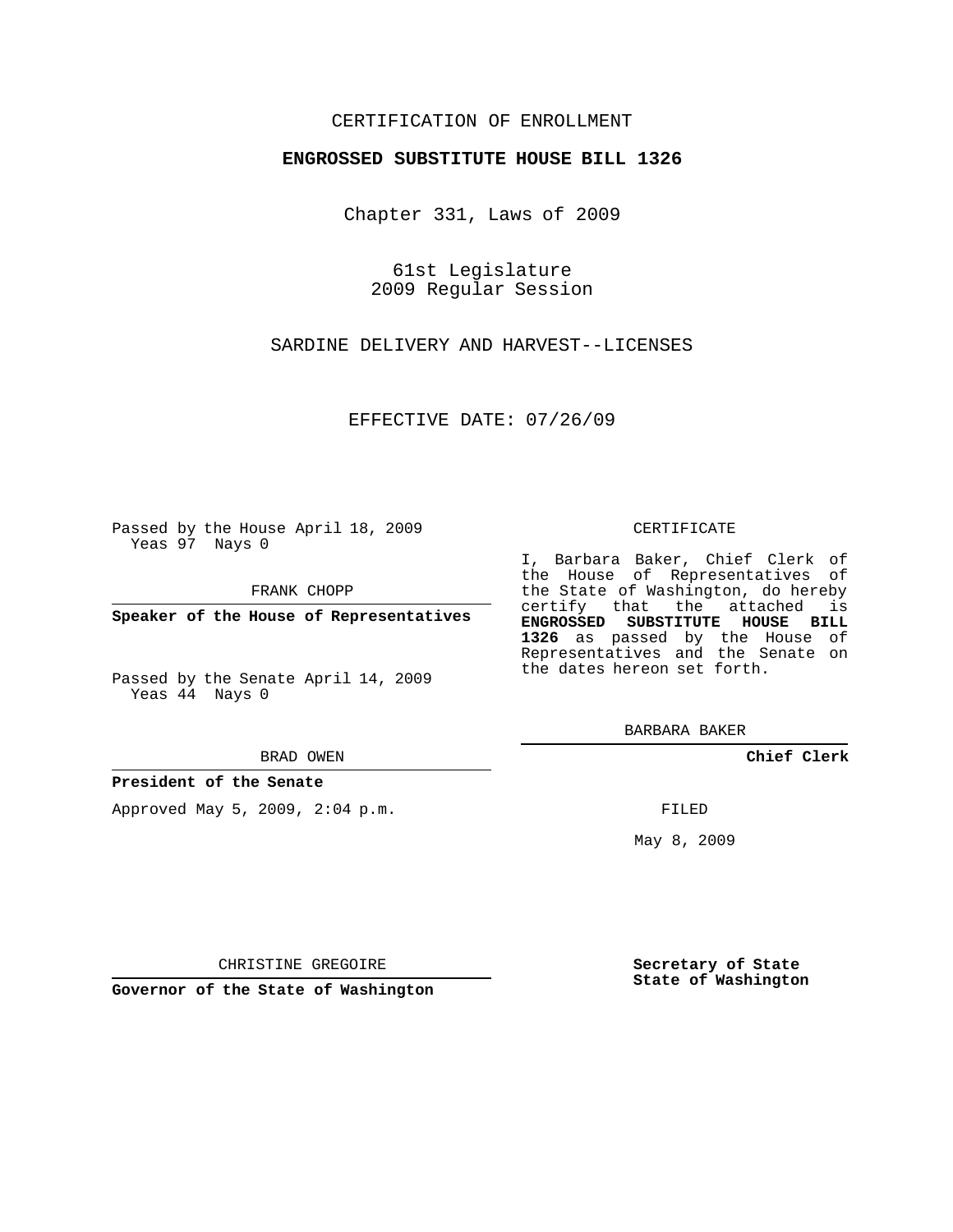# **ENGROSSED SUBSTITUTE HOUSE BILL 1326** \_\_\_\_\_\_\_\_\_\_\_\_\_\_\_\_\_\_\_\_\_\_\_\_\_\_\_\_\_\_\_\_\_\_\_\_\_\_\_\_\_\_\_\_\_

\_\_\_\_\_\_\_\_\_\_\_\_\_\_\_\_\_\_\_\_\_\_\_\_\_\_\_\_\_\_\_\_\_\_\_\_\_\_\_\_\_\_\_\_\_

AS AMENDED BY THE SENATE

Passed Legislature - 2009 Regular Session

## **State of Washington 61st Legislature 2009 Regular Session**

**By** House Agriculture & Natural Resources (originally sponsored by Representatives Blake, Van De Wege, Kretz, and Nelson; by request of Department of Fish and Wildlife)

READ FIRST TIME 02/17/09.

 AN ACT Relating to the establishment of a license limitation program for the harvest and delivery of Pacific sardines into the state; amending RCW 77.65.200; and adding new sections to chapter 77.70 RCW.

BE IT ENACTED BY THE LEGISLATURE OF THE STATE OF WASHINGTON:

 NEW SECTION. **Sec. 1.** A new section is added to chapter 77.70 RCW to read as follows:

 The definitions in this section apply throughout this chapter and related rules adopted by the department unless the context clearly requires otherwise.

 (1) "Deliver" or "delivery" means arrival at a place or port, and includes arrivals from offshore waters to waters within the state and arrivals ashore from offshore waters.

 (2) "Pacific sardine" and "pilchard" means the species *Sardinops sagax*.

 NEW SECTION. **Sec. 2.** A new section is added to chapter 77.70 RCW to read as follows:

(1) A Washington sardine purse seine fishery license or temporary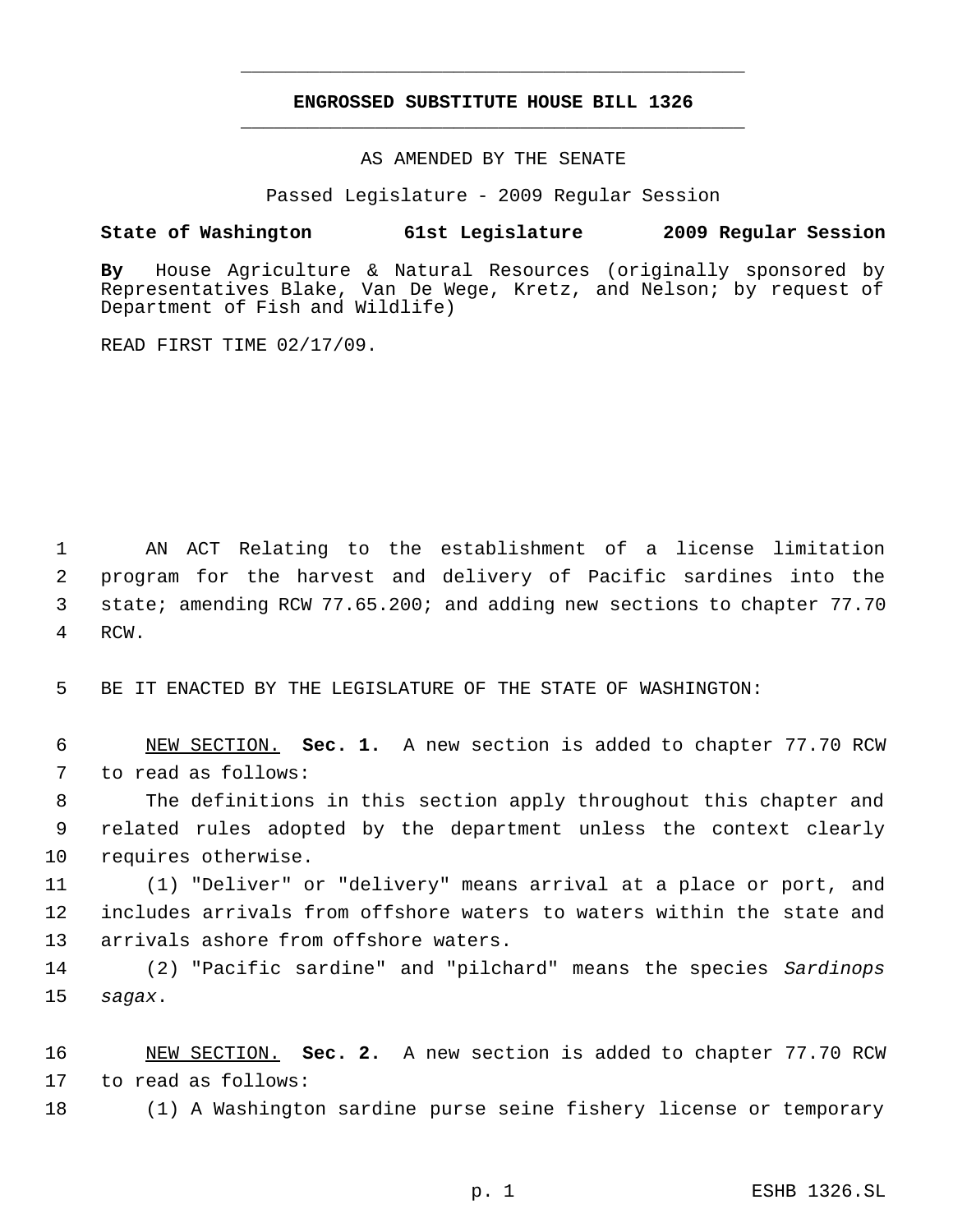annual fishery permit is required to use purse seine gear to fish for or possess Pacific sardines in offshore waters. This requirement does not affect persons authorized to fish for or possess sardines in offshore waters under a valid Oregon or California license or permit.

 (2) A Washington sardine purse seine fishery license or temporary annual fishery permit is required to deliver Pacific sardines into the state.

 (3) Washington sardine purse seine fishery licenses and temporary annual fishery permits require vessel designation under RCW 77.65.100.

 (4) Pacific sardines may not be taken or retained in state waters except for incidental harvest authorized by rule of the department.

 NEW SECTION. **Sec. 3.** A new section is added to chapter 77.70 RCW to read as follows:

(1) A Washington Pacific sardine purse seine fishery license:

 (a) May only be issued to a person that held a coastal pilchard experimental fishery permit in 2008, except as otherwise provided in this section;

(b) Must be renewed annually to remain active; and

 (c) Subject to the restrictions of subsections (6) and (7) of this section and RCW 77.65.040, is transferable.

 (2) A Washington Pacific sardine purse seine fishery license may be issued to any person that held a coastal pilchard experimental fishery permit in 2005, 2006, or 2007 and is precluded from qualifying under subsection (1) of this section because the vessel designated on the permit sank prior to 2008.

 (3) Beginning in 2010, after taking into consideration the status of the Pacific sardine population, the impact of removal of sardines and other forage fish to the marine ecosystem, including the effect on endangered marine species, and the market for Pacific sardines in the state, the director may issue:

 (a) A Washington Pacific sardine purse seine fishery license to any person provided that the issuance would not raise the number of licenses beyond the number initially issued in 2009;

 (b) A Washington Pacific sardine purse seine temporary annual fishery permit to any person if the combined number of active Washington Pacific sardine purse seine fishery licenses and annual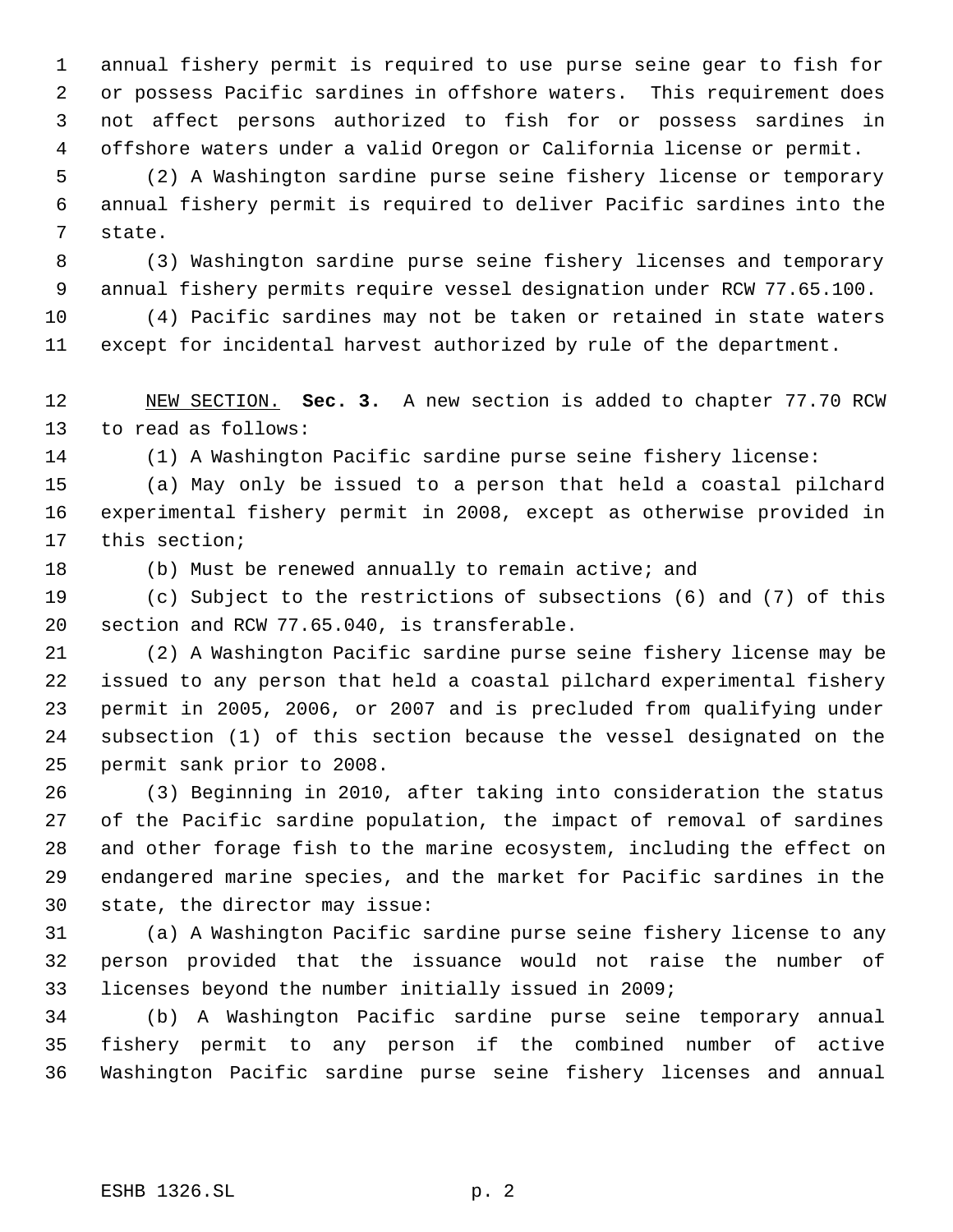temporary permits already issued during the year is less than twenty- five.

 (4) The annual fee for a Washington Pacific sardine purse seine fishery license is one hundred eighty-five dollars for residents and two hundred ninety-five dollars for nonresidents.

 (5) The fee for a Washington Pacific sardine purse seine temporary annual fishery permit is one hundred eighty-five dollars for residents and two hundred ninety-five dollars for nonresidents. A temporary annual fishery permit expires at the end of the calendar year in which the permit is issued.

 (6) Only a person who owns or operates the vessel designated on the license or permit may hold a Washington Pacific sardine purse seine fishery license or temporary annual fishery permit.

 (7) A person may not own or hold an ownership interest in more than two Washington Pacific sardine purse seine fishery licenses.

 (8) The director shall adopt rules that require a person fishing under a Washington Pacific sardine purse seine fishery license or a temporary annual permit to minimize by-catch, and to the extent by-catch cannot be avoided, to minimize the mortality of such by-catch.

 **Sec. 4.** RCW 77.65.200 and 2000 c 107 s 41 are each amended to read as follows:

 (1) This section establishes commercial fishery licenses required for food fish fisheries and the annual fees for those licenses. As used in this section, "food fish" does not include salmon. The director may issue a limited-entry commercial fishery license only to a person who meets the qualifications established in applicable governing sections of this title.

| 28 | Fishery                  | Annual Fee |                                | Vessel         | Limited        |
|----|--------------------------|------------|--------------------------------|----------------|----------------|
| 29 | (Governing section(s))   |            | Resident Nonresident Required? |                | Entry?         |
| 30 | (a) Baitfish Lampara     | \$185      | \$295                          | Yes            | No             |
| 31 | (b) Baitfish purse seine | \$530      | \$985                          | Yes            | No             |
| 32 | (c) Bottom fish jig      | \$130      | \$185                          | Yes            | N <sub>0</sub> |
| 33 | (d) Bottom fish pot      | \$130      | \$185                          | Yes            | No             |
| 34 | (e) Bottom fish troll    | \$130      | \$185                          | Yes            | N <sub>0</sub> |
| 35 | $(f)$ Carp               | \$130      | \$185                          | N <sub>0</sub> | N <sub>0</sub> |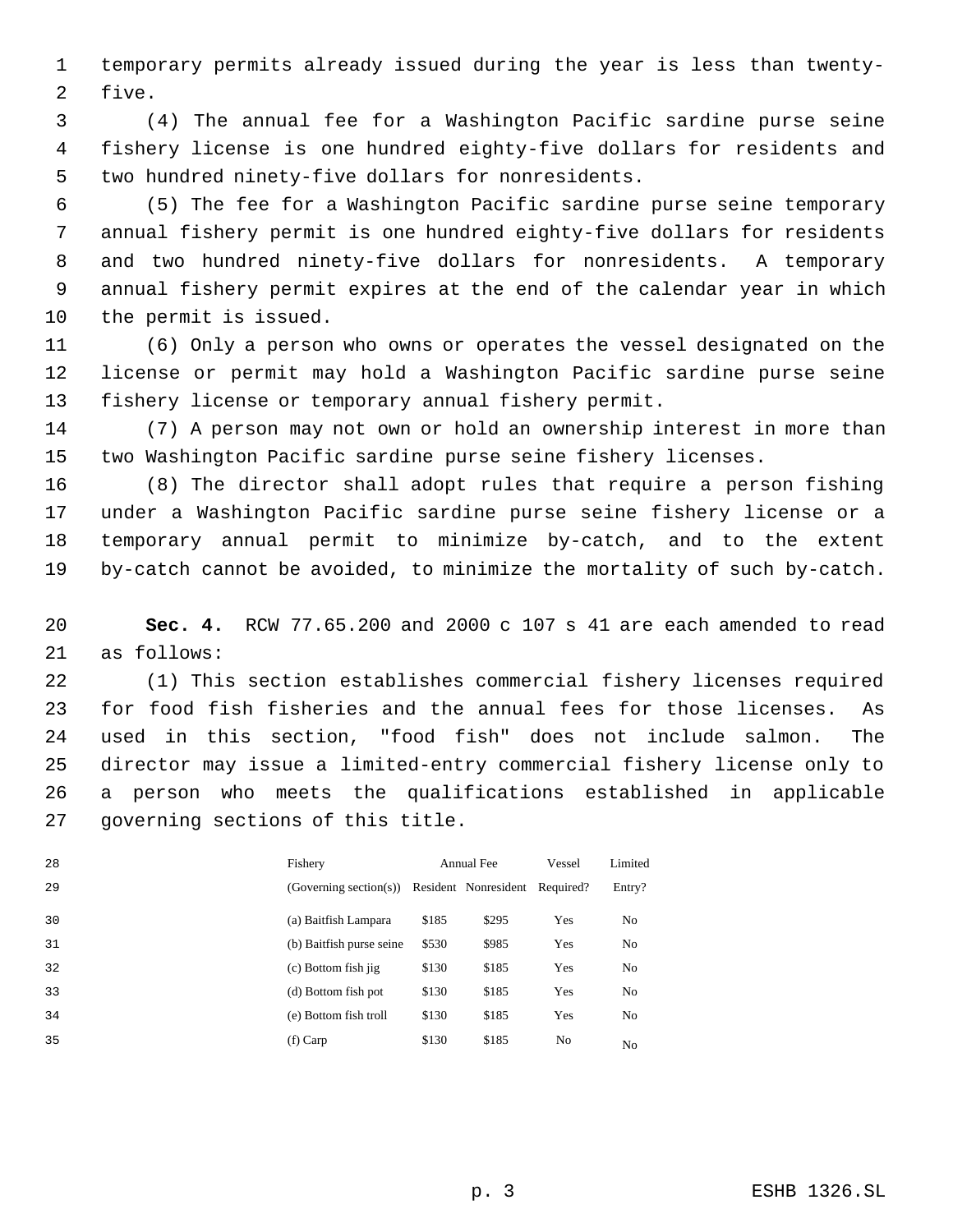| $\mathbf 1$<br>2 | (g) Columbia river<br>smelt                       | \$380 | \$685 | No                    | No                        |
|------------------|---------------------------------------------------|-------|-------|-----------------------|---------------------------|
| 3                | (h) Dog fish set net                              | \$130 | \$185 | Yes                   | No                        |
| 4                | (i) Emerging                                      | \$185 | \$295 | Determined Determined |                           |
| 5                | commercial                                        |       |       | by rule               | by rule                   |
| 6                | fishery (RCW                                      |       |       |                       |                           |
| 7                | 77.70.160 and                                     |       |       |                       |                           |
| 8                | 77.65.400)                                        |       |       |                       |                           |
| 9                | (j) Food fish drag seine                          | \$130 | \$185 | Yes                   | No                        |
| 10               | (k) Food fish set line                            | \$130 | \$185 | Yes                   | $\rm No$                  |
| 11               | (l) Food fish trawl-                              | \$240 | \$405 | Yes                   | No                        |
| 12               | Non-Puget Sound                                   |       |       |                       |                           |
| 13               | (m) Food fish trawl-                              | \$185 | \$295 | Yes                   | No                        |
| 14               | Puget Sound                                       |       |       |                       |                           |
| 15               | (n) Herring dip bag net                           | \$175 | \$275 | Yes                   | Yes                       |
| 16               | (RCW 77.70.120)                                   |       |       |                       |                           |
| 17               | (o) Herring drag seine                            | \$175 | \$275 | Yes                   | Yes                       |
| 18               | (RCW 77.70.120)                                   |       |       |                       |                           |
| 19               | (p) Herring gill net                              | \$175 | \$275 | Yes                   | Yes                       |
| 20               | (RCW 77.70.120)                                   |       |       |                       |                           |
| 21               | (q) Herring Lampara                               | \$175 | \$275 | Yes                   | Yes                       |
| 22               | (RCW 77.70.120)                                   |       |       |                       |                           |
| 23               | (r) Herring purse seine                           | \$175 | \$275 | Yes                   | Yes                       |
| 24               | (RCW 77.70.120)                                   |       |       |                       |                           |
| 25               | (s) Herring spawn-on-                             | N/A   | N/A   | Yes                   | Yes                       |
| 26               | kelp (RCW                                         |       |       |                       |                           |
| 27               | 77.70.210)                                        |       |       |                       |                           |
| 28               | (t) Sardine purse seine                           | \$185 | \$295 | Yes                   | $Yes$                     |
| 29               | (section 2 of this                                |       |       |                       |                           |
| 30               | $\underline{\text{act}}$                          |       |       |                       |                           |
| 31               | (u) Sardine purse seine                           | \$185 | \$295 | Yes                   | $\underline{\mathrm{No}}$ |
| 32               | temporary                                         |       |       |                       |                           |
| 33               | (section 2 of this                                |       |       |                       |                           |
| 34               | $\underline{\text{act}}$                          |       |       |                       |                           |
| 35               | (v) Smelt dip bag net                             | \$130 | \$185 | No                    | No                        |
| 36               | $((\text{u}))$ $(\text{w})$ Smelt gill            | \$380 | \$685 | Yes                   | $\rm No$                  |
| 37               | net                                               |       |       |                       |                           |
| 38               | $((\forall \rightarrow))$ (x) Whiting-Puget \$295 |       | \$520 | Yes                   | Yes                       |
| 39               | Sound (RCW<br>77.70.130)                          |       |       |                       |                           |
|                  |                                                   |       |       |                       |                           |

 (2) The director may by rule determine the species of food fish that may be taken with the commercial fishery licenses established in this section, the gear that may be used with the licenses, and the areas or waters in which the licenses may be used. Where a fishery